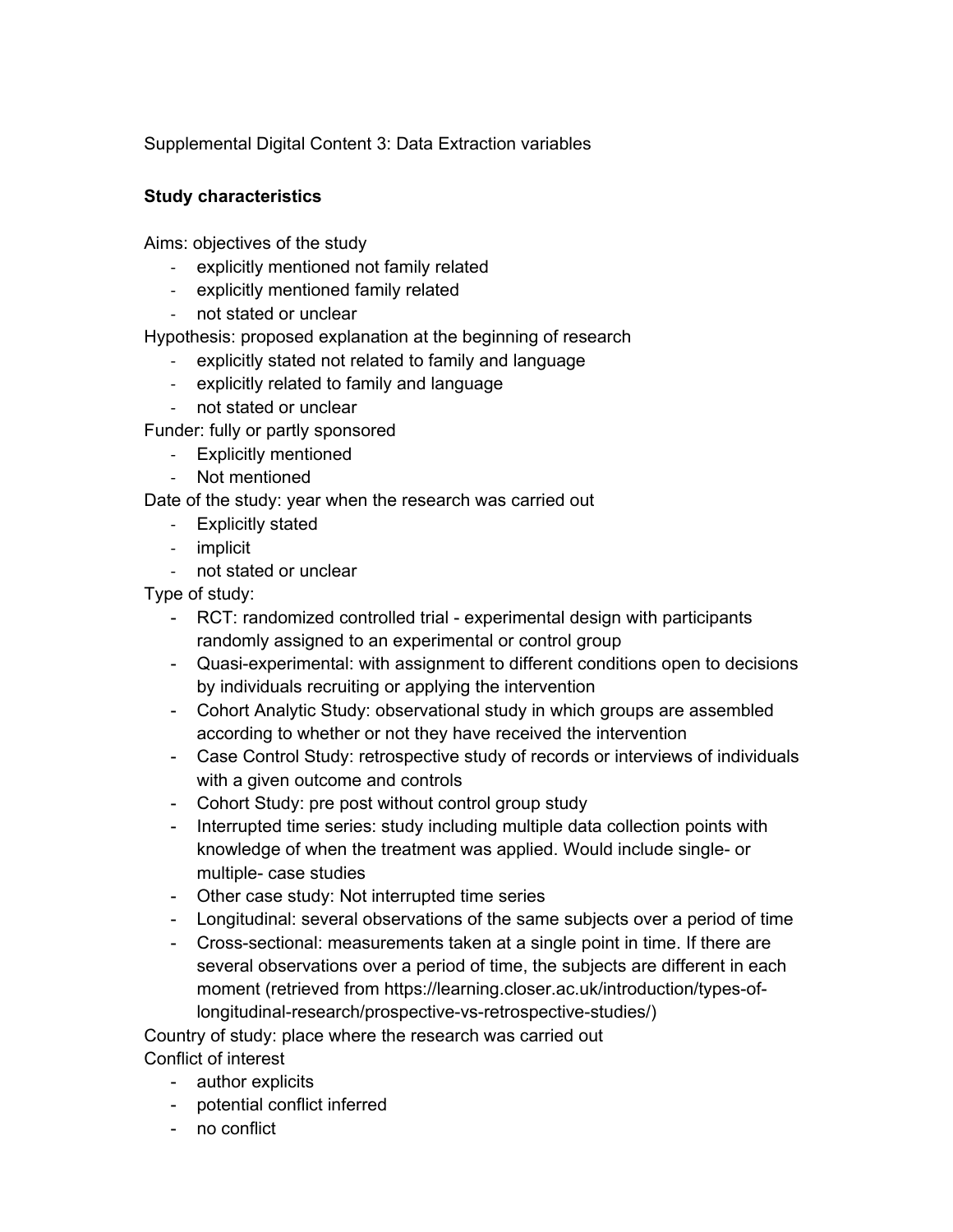- not stated

Sample size: total number of cochlear implanted children that participated in the study

- explicitly stated
- implicit

- not stated/unclear

Participating groups

- One Cochlear implant group
- More than one CI group
- Other kind of groups
- not stated/unclear

Sex of the individuals: percentage of female in the cochlear implanted sample

- explicitly stated
- not stated/unclear

SES of the individuals: Socioeconomic status is the social standing or class of an individual or group. It is often measured as a combination of education, income and occupation (American Psychological Association)

- mixed group
- low SES
- middle SES
- high SES
- not stated/unclear

Ethnicity of the individuals: The fact or state of belonging to a social group that has a common national or cultural tradition

- Minority group
- Majority group
- mixed group
- not stated/unclear

Age data of groups: age of participants at baseline

- explicitly stated
- not stated/unclear

Age at cochlear implant: age at the implantation of the first cochlear implant

- explicitly stated
- not stated/unclear

Age at onset of hearing loss: age at confirmatory diagnosis

- explicitly stated
- not stated/unclear

Exclusion criteria for CI group

- cognitive (IQ)
- multilingualism
- other Comorbidities
- others

Language

- monolingual
- multilingual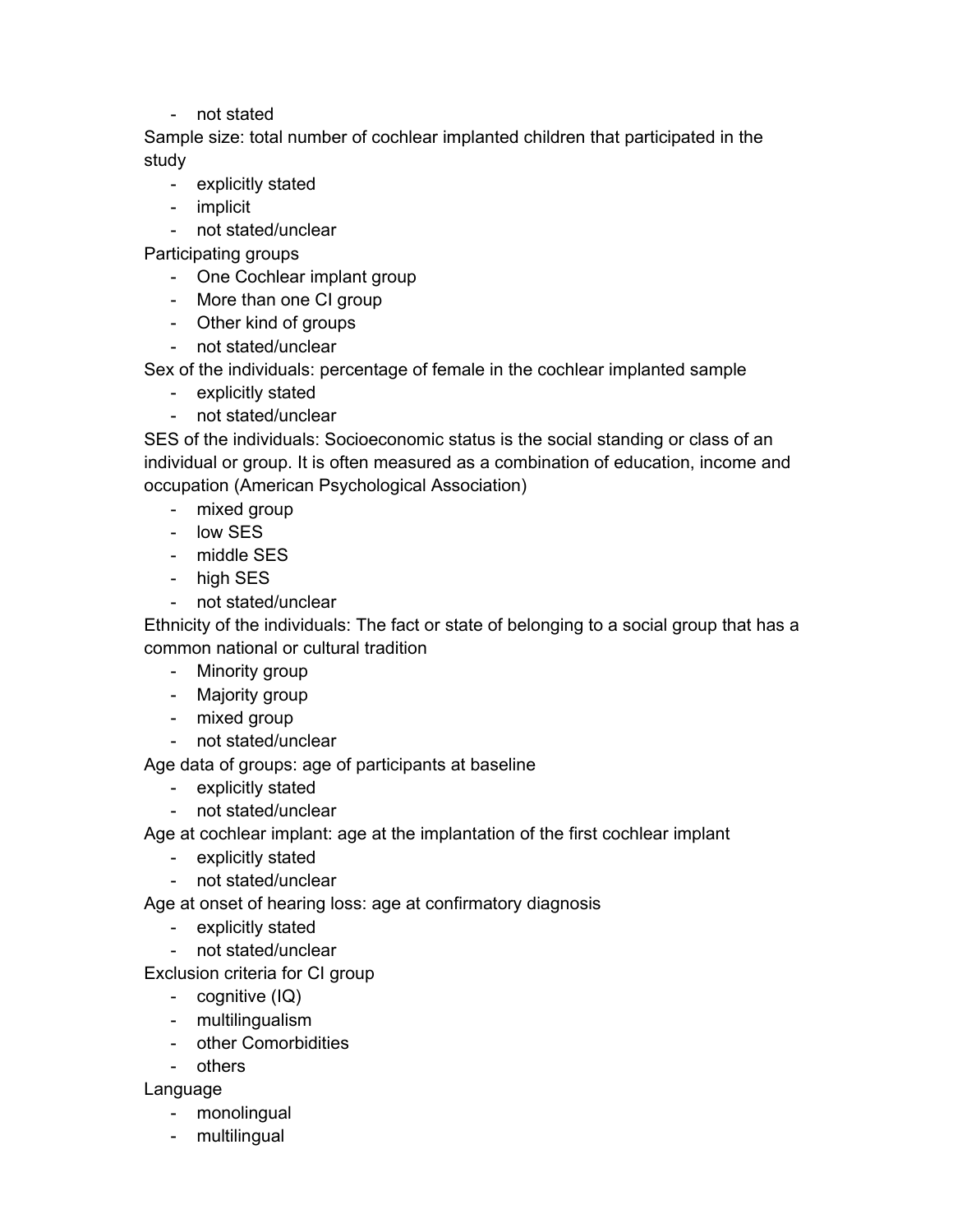- uncertain

Mean IQ of the individuals:

- explicitly stated
- not stated/unclear

Comorbidities: the fact that people who have a disease or condition also have one more or other diseases or conditions

- included
- not included/unclear

Residual hearing prior to implantation: Hearing acuity that remains after hearing loss

- explicitly stated
- implicit
- not stated/unclear

Etiology of hearing loss: origination of hearing loss

- explicitly stated
- implicit
- not stated/unclear

Unilateral/bilateral hearing loss: hearing impairment in one ear and normal hearing in the other ear/ hearing impairment in both ears

- explicitly stated
- implicit
- not stated/unclear

## **Family characteristics**

*Family Socioeconomic status (SES)* 

- Family income: total compensation received by all family members age 15 or older living in the same household. Compensation may include wages, social security, child support, pensions capital gains, and dividends (BusinessDictionary n.a.).
- Neighbourhood index: summarises information about the economic and social conditions of people and households within an area, including both relative advantage and disadvantage measures 2000 US Census Bureau's TIGER (Topologically Integrated Geographic Encoding and Referencing) database (US Census Bureau, 2000). The Index of Relative Socio-economic Advantage and Disadvantage (IRSAD) (Australian Bureau of Statistics 2018)
- Parental educational level: maternal/main carer's educational level or family's highest educational level.

Family size:

- number of children plus number of parents living in the same household. Family relationships:

- interpersonal relationships within the family including cohesion, expressiveness and conflict (Moos & Moos, 2009)

Family values:

- a family's orientation referring to personal growth (independence, achievement, active-recreational orientation, moral-religious emphasis) or to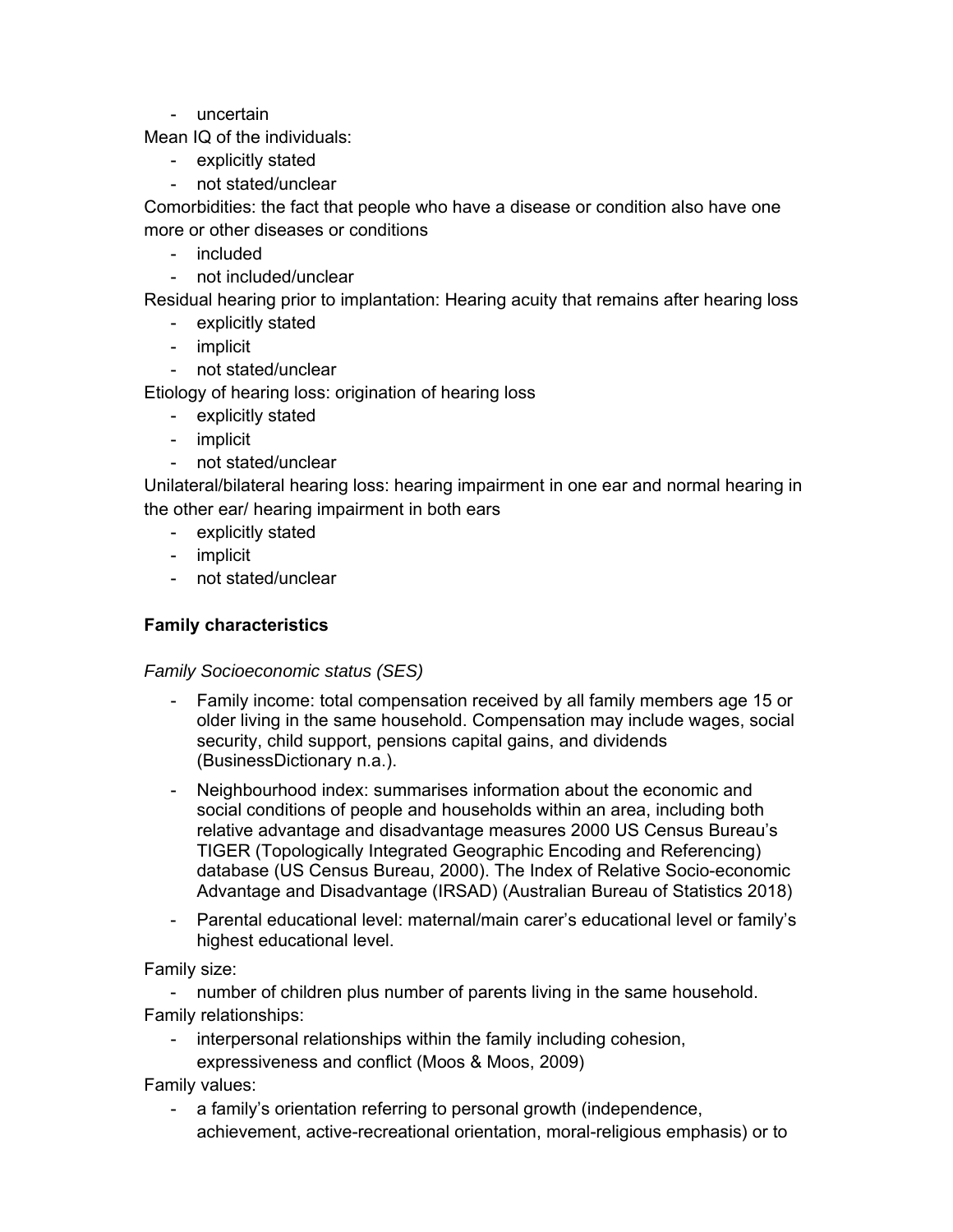system maintenance (emphasis on structure, organization and rules) (Moos & Moos, 2009)

Parental stress:

- the aversive psychological reaction to the demand of being a parent (Deater-Deckard, 1998, p. 315)

*Family involvement in intervention* 

- the level of family participation in children's intervention and educational programs (Moeller, 2000)

Family self-efficacy

- the belief that one will be able to perform parenting tasks successfully (Teti & Gelfand, 1991)

Parenting style

- maternal/main carer's responsiveness, sensitivity, emotional availability, warmth and regard towards their child, provision of control and structure

*Parental linguistic input* 

- Parental linguistic input quality: quality of parental child-centred language including the use of facilitative language techniques, lexical diversity and structural complexity as well as interactional features (turn-taking interactions).
- Parental linguistic input quantity: Amount of parental child centred language *Home literacy environment:*
	- Adult reading time, frequency of dialogic book reading and parental teaching or tutoring literacy skills (eg. the alphabet, phoneme awareness, reading of words)

# **Language outcome**

Speech perception

- auditory perception of speech sounds (individually or at word level) Speech production

- correct/intelligible production of speech sounds at word level Vocabulary size receptive
- quantity of words a person can comprehend Vocabulary size expressive
	- quantity of words a person can produce
- Grammar receptive
- correct comprehension of grammatical structures
- Grammar expressive
	- correct use of grammatical structures
- Grammar expressive: length of utterance
	- mean length of utterances (words or morphemes)

Grammar composite expressive/receptive

- composite score referring to the use and comprehension of grammatical structures

Global receptive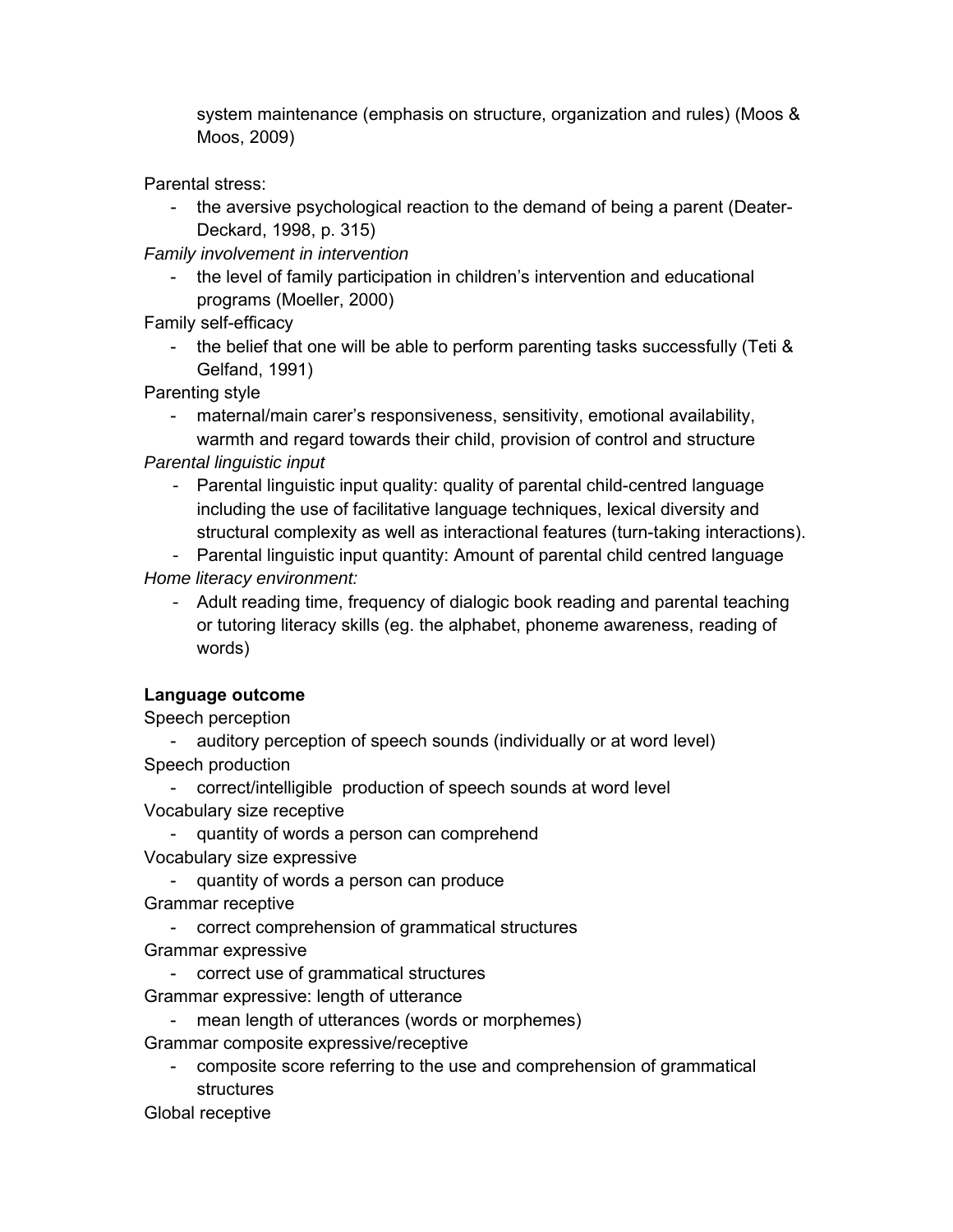- composite language score referring to different dimensions of language comprehension (word, sentence, discourse level)

Global expressive

- composite language score referring to different dimensions of expressive language (word, sentence, discourse level)

Global expressive/receptive combined

- global language score referring to the correct use and comprehension of language

Social communication skills:

- social use of language/pragmatic language skills

### **Confounders**

Chronological age: average age of the cochlear implanted children that form the sample (and standard deviation) at baseline

Sex: percentage of female in the cochlear implanted sample

IQ: mean intelligence quotient of the cochlear implanted sample

Age at implantation: age at implantation of the first cochlear implant

Age at onset of hearing loss: age at confirmatory diagnosis

Residual hearing prior to implantation: Hearing acuity that remains after hearing loss and pre implantation

Communication Mode: spoken (oral) language, sign language, sign supported language

Unilateral hearing loss: hearing impairment in one ear and normal hearing in the other ear

Bilateral hearing loss: hearing impairment in both ears

*Note*. Grouped variables in meta-analyses are marked in italics.

### **References**

Australian Bureau of Statistics. (2018). The Index of Relative Socio-economic Advantage and Disadvantage (IRSAD). Retrieved from https://www.abs.gov.au/ausstats/abs@.nsf/Lookup/by%20Subject/2033.0.55.001~20 16~Main%20Features~IRSAD~20

BusinessDictionary (n.a.). Definition Family Income. Retrieved from http://www.businessdictionary.com/definition/family-income.html

Deater-Deckard, K. (1998). Parenting stress and child adjustment: some old hypotheses and new questions. *Clinical Psychology: Science and Practice*, 5, 314- 432

Moeller, M.P. (2000). Early intervention and language development in children who are deaf and hard of hearing. *Pediatrics, 106(3),* E43